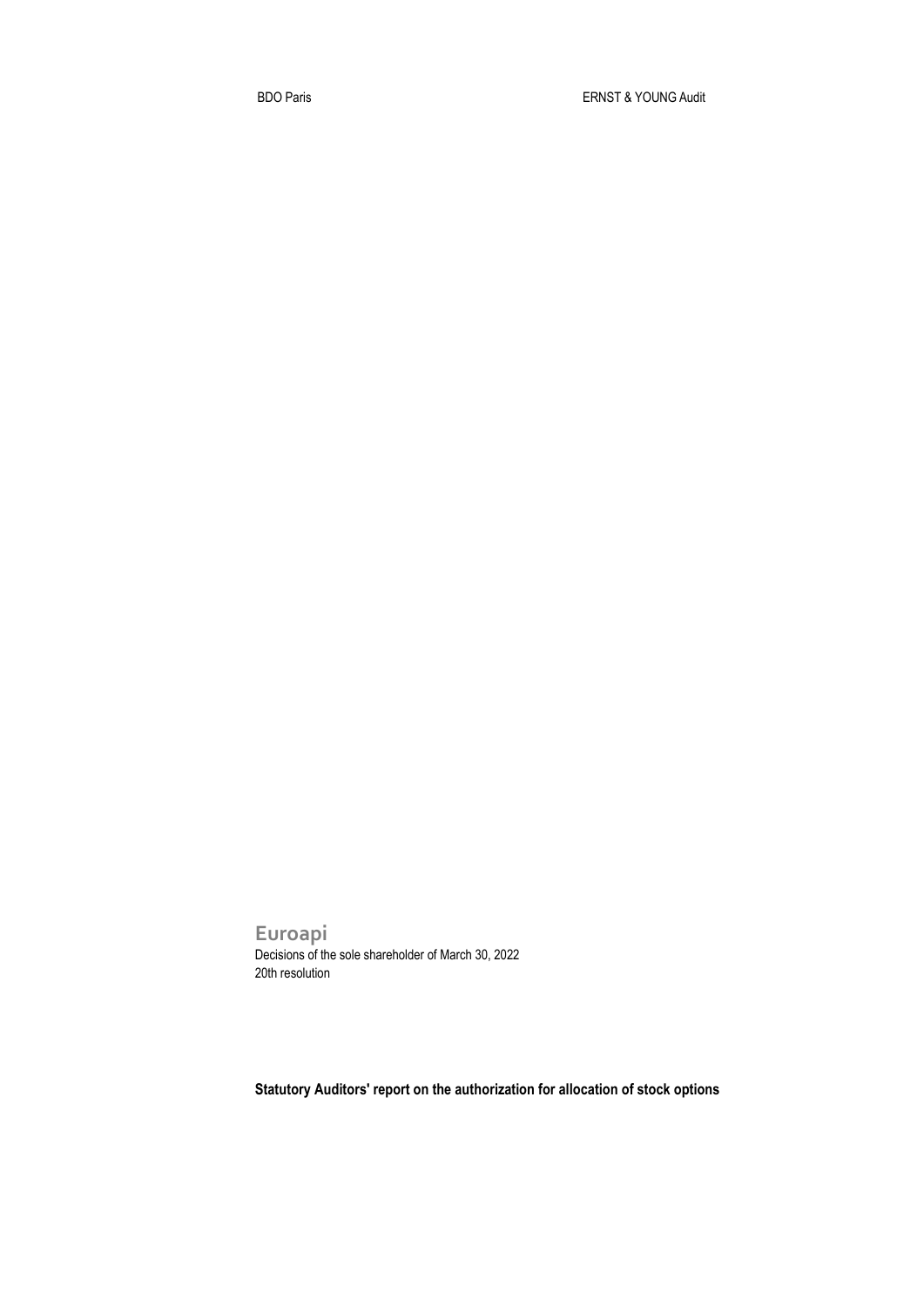## **BDO Paris**

43-47, avenue de la Grande Armée 75116 Paris A French S.A.S. with a share capital of EUR 3,000,000 480 307 131 R.C.S. Paris

Statutory AuditorMember of the Paris regional association of auditors (*compagnie régionale de Paris*)

**ERNST & YOUNG Audit** Tour First TSA 14444 92037 Paris-La Défense cedex

A French S.A.S. with a variable share capital 344 366 315 R.C.S. Nanterre

Statutory AuditorMember of the Versailles and Center regional association of auditors (*compagnie régionale de Versailles et du Centre*)

**Euroapi** Decisions of the sole shareholder of March 30, 2022 20th resolution

## **Statutory Auditors' report on the authorization for allocation of stock options**

To the sole shareholder,

In our capacity as statutory auditors of your company and in compliance with articles L. 225-177 and R. 225-144 of the French Commercial Code, we hereby report on the authorization for allocation of stock options reserved for employees and/or officers (or some of them) of the company and of companies and economic interest groupings related to the company under the conditions defined in article L. 225-180-I of the said code, a transaction upon which you are called to vote.

Your Chairman proposes, on the basis of his report and subject to the condition precedent of the effective admission of the company's shares to trading on the regulated market of Euronext in Paris, that you authorize the Board of Directors (subject to the prior transformation of the company into a public limited company (*société anonyme*) with a Board of Directors, which is proposed to you in the 1st resolution), for a period of 26 months, to allocate stock options.

The stock options that may be allocated to the company's corporate officers under this authorization may not represent more than 50% of the total number of stock options allocate by the Board of Directors under this authorization, it being specified that the number of options granted under this authorization may not entitle the holder to purchase or subscribe for more than 2% of the number of shares making up the company's share capital on the day the options are allocated by the Board of Directors that this number will be deducted from the overall ceiling provided for in the 22nd resolution, and that the total number of shares that may be subscribed on exercise of the stock options allocated and not yet exercised may never exceed one-third of the share capital.

It is the Chairman's responsibility to prepare a report on the reasons for the stock options and on the proposed methods used to determine the subscription or purchase price. Our responsibility is to express an opinion on the proposed terms and conditions for determining the subscription or purchase price of the shares.

We have performed those procedures which we considered necessary to comply with the professional quidance issued by the national auditing body (*Compagnie nationale des commissaires aux comptes*) relating to this type of engagement. These procedures consisted notably in verifying that the proposed methods for determining the subscription or purchase price of the shares are specified in the Chairman's report and that they comply with the provisions of the law and regulations.